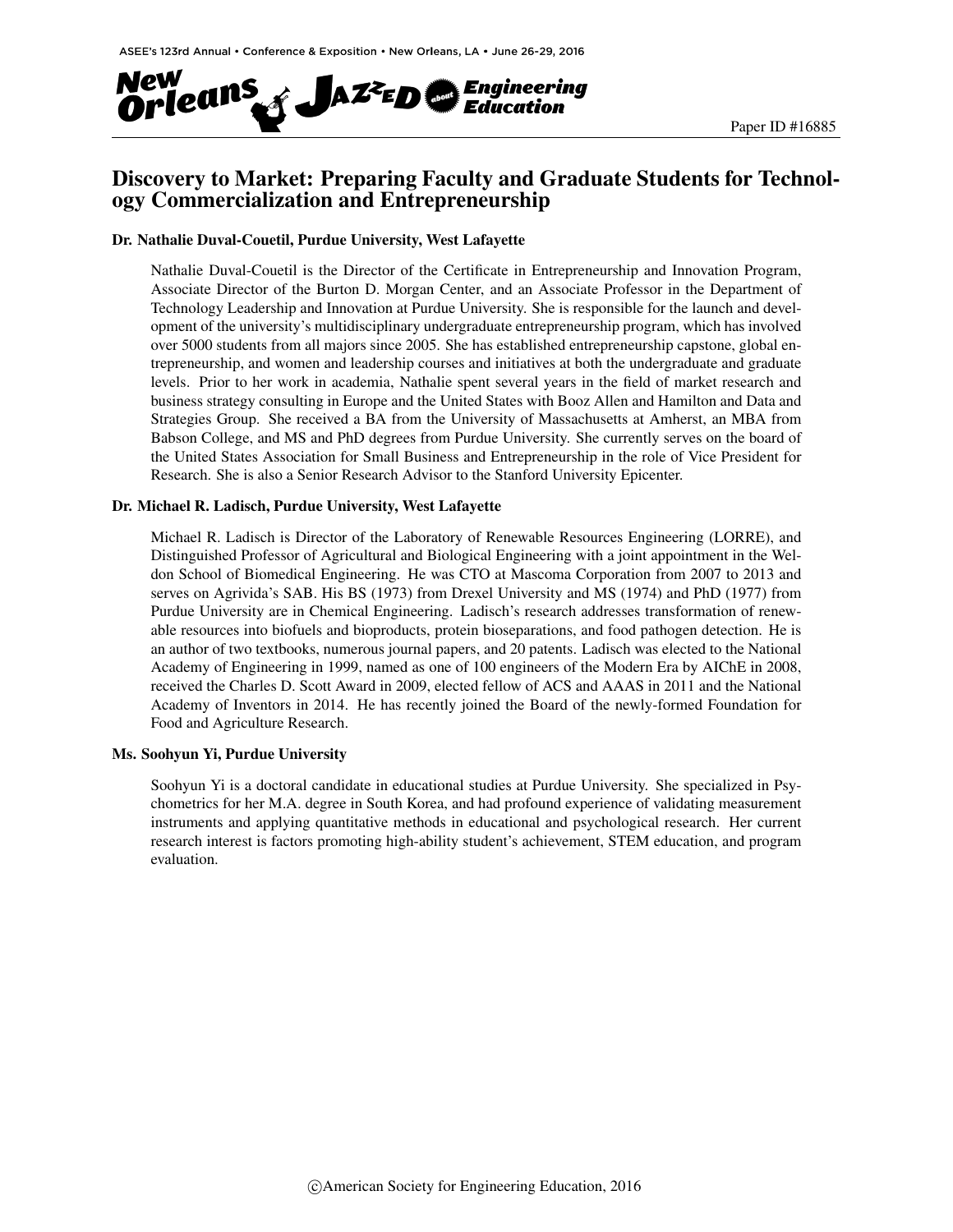# **Discovery to Market: Preparing Faculty and Graduate Students for Technology Commercialization and Entrepreneurship**

### **Abstract**

The desire to move new discoveries from the laboratory to society combined with the evolution of university priorities in funding of operating expenses and research are leading to what Etzkowitz et al. (2000) dubbed the "entrepreneurial university." This development is changing expectations placed on PhD students and faculty, particularly in STEM disciplines, who are increasingly expected to have the mindset, knowledge, and skills necessary to translate their knowledge into technology commercialization activities. This paper describes a full-semester, three-credit course developed at Purdue University called *Life of a Faculty Entrepreneur: Discovery, Development and Translation*, which is designed to respond to these trends and prepare PhD students and faculty for contemporary jobs in both academia and industry. The curriculum introduces participants to the intellectual, financial, and management processes involved in technology commercialization, focusing primarily on university-initiated, early-stage activities. Our goal is to contribute to the scholarship that will better prepare faculty and students to actively and more efficiently engage in technology commercialization activities.

### **Introduction**

Higher education is in a period of innovation and significant transformation. The rising cost of education, a changing global economy, and new learning technologies are increasingly putting teaching and learning missions under scrutiny. At the same time, declining levels of state support and changes in federal funding for both education and research are motivating institutions to seek new ways of generating revenue. Agencies such as NIH and NSF, long considered the "lifeblood of university research" have enabled a system that is considered by some to be at the foundation of U.S. innovation and its leadership role in the world when it comes to technology (Morello, 2013).

This has led to recognition by higher education of what has been dubbed the "entrepreneurial university" (Etzkowitz, Webster, Gebhardt, & Terra, 2000). Research universities are increasingly encouraging faculty entrepreneurs to translate their knowledge into patents, capital and work, with the expectation that this can generate financial revenue to supplement research support, while contributing to economic development and job creation (Duderstadt, 2001). Universities have become more open to entrepreneurial activities on behalf of faculty for other reasons as well, including a belief that outside business activities can enhance a professor's teaching and research; financial incentives encourage faculty to turn fundamental discoveries into technology with commercial potential; and it serves as a means to attract and retain qualified faculty (Biancamano, 2002).

These economic and higher education trends are changing the job prospects for PhD students as well. Many students entering STEM doctoral programs intend to work in academia yet approximately 50% or more end up employed in business, government, and nonprofit sectors (Amsen, 2011; Sauermann & Roach, 2012; Turk-Bicakci, Berger, & Haxton, 2014). Employers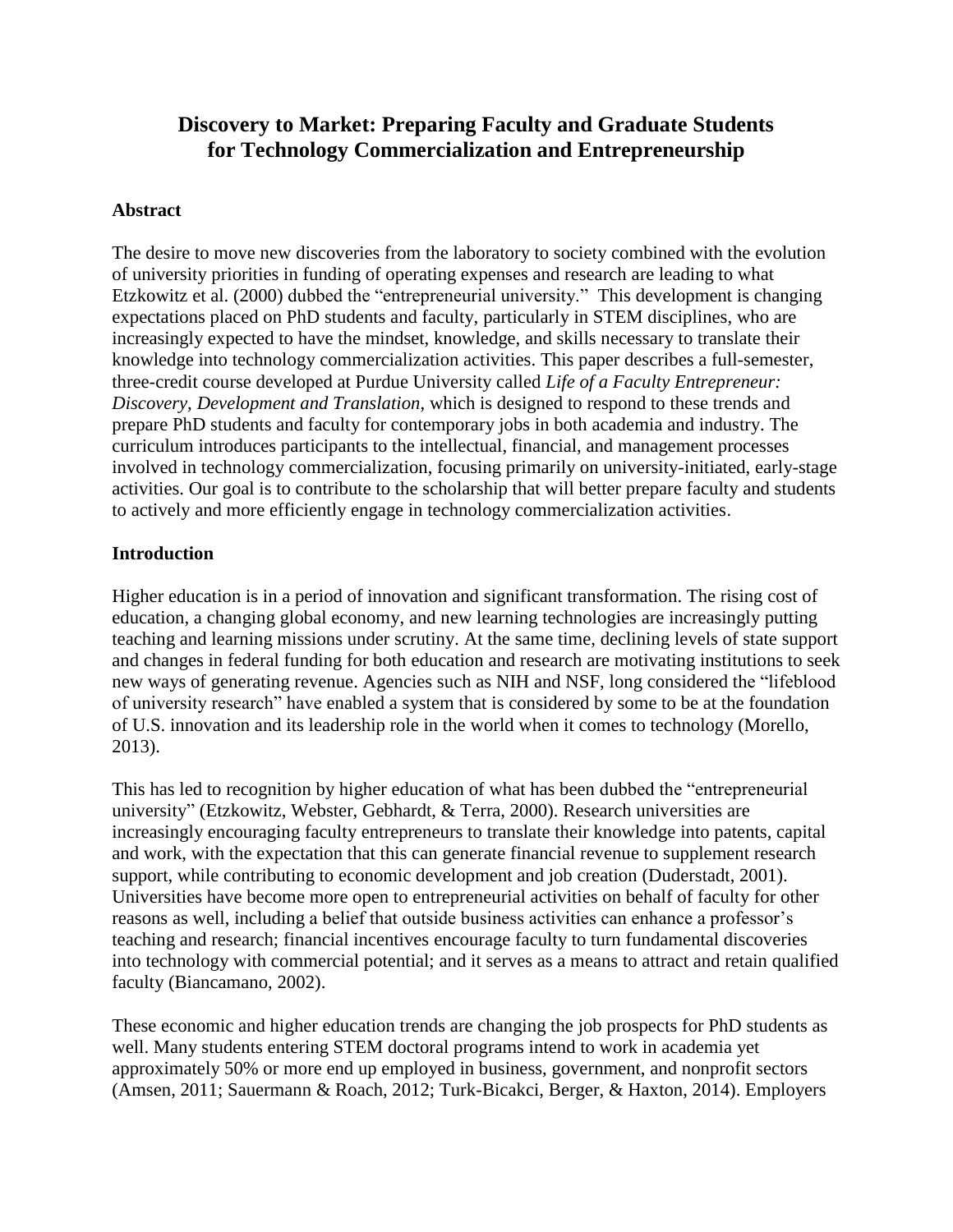hiring PhDs report they expect doctoral programs to train well-rounded disciplinary experts able to generate "real-world" value from knowledge and research (Etzkowitz et al., 2000; Wendler et al., 2010). This requires professional skills that are often not included as part of a PhD dissertation. Entrepreneurial experience (Creed, Suuberg, & Crawford, 2002), leadership skills (Nerad et al., 2009), the ability to adapt to and manage shifting goals (McCook, 2011), and experience collaborating with individuals outside their disciplines could enhance contributions of newly graduated scientists and engineers (Etzkowitz et al., 2000; Gilbert, Balatti, Turner, & Whitehouse, 2004; Gilbert, Balatti, Turner, & Whitehouse, 2004; Taylor, 2011). Focus groups conducted with PhD students in STEM fields found that there is wide variability in perceptions of career preparedness and this is highly dependent on their PhD advisor, and/or the culture and norms of their labs or academic departments (Wheadon & Duval-Couetil, 2014).

To achieve their entrepreneurial goals, institutions invest in entrepreneurship centers, technology transfer offices, incubators, accelerators, mentoring programs, competitions and early-stage venture funds, that lie within or outside the walls or academic boundaries of the university (Boh, De-Haan, & Strom, 2012). Access to entrepreneurship education has grown significantly over the past decade, making it a fast-growing curricular area (Morris, Kuratko, & Cornwall, 2013). Once offered almost exclusively to business students, today entrepreeurship courses are available to students in many academic disciplines. At the undergraduate level, these programs are often in the form or minor or certificate programs (Morris et al., 2013; Shartrand, Weilerstein, Besterfield-Sacre, & Golding, 2010) and take many forms including cross-campus programs which leverage multidisciplinary collaboration, to efforts specifically targeting engineering and STEM students and social or non-profit ventures.

At the graduate level, entrepreneurship courses open to non business students typically emphasize technology transfer and pair scientific teams with MBA students to develop commercialization plans for specific technologies. A long-established example is Georgia Tech's Technological Innovation: Generating Economic Results (TI:GER) Program, which creates teams of two MBA students and two law students who focus on the commercialization of a PhD student's research (Thursby, Fuller, & Thursby, 2009). Another example is Ohio State University's Technology Entrepreneurship and Commercialization (TEC) Institute, which is described as a Proof of Concept Center that provides coursework and consulting services to triage early stage technologies and develop commercialization strategies. Other education models include graduate certificates in technology commercialization for PhD students in science, engineering, and business, which require the completion of a sequence of several courses to be completed in addition to doctoral program requirements.

Federal funding agencies have developed programming to increase the commercial impact of their considerable investments in fundamental research. This is being incentivized through programs such as NSF Innovation Corps (I-Corps) and NIH REACH, which engage faculty scientists, graduate students, and business experts to accelerate the translation of early-stage technology ("NIH selects awardees to help speed development of health technologies," 2015; "NSF I-Corps Celebrates First Year Bridging University Researchers with Entrepreneurs," 2012). These programs are designed to address what is commonly termed the "valley of death," or the divide between a basic research discovery and a technology or product with commercial potential. They do so by awarding funding to selected teams that is used to evaluate a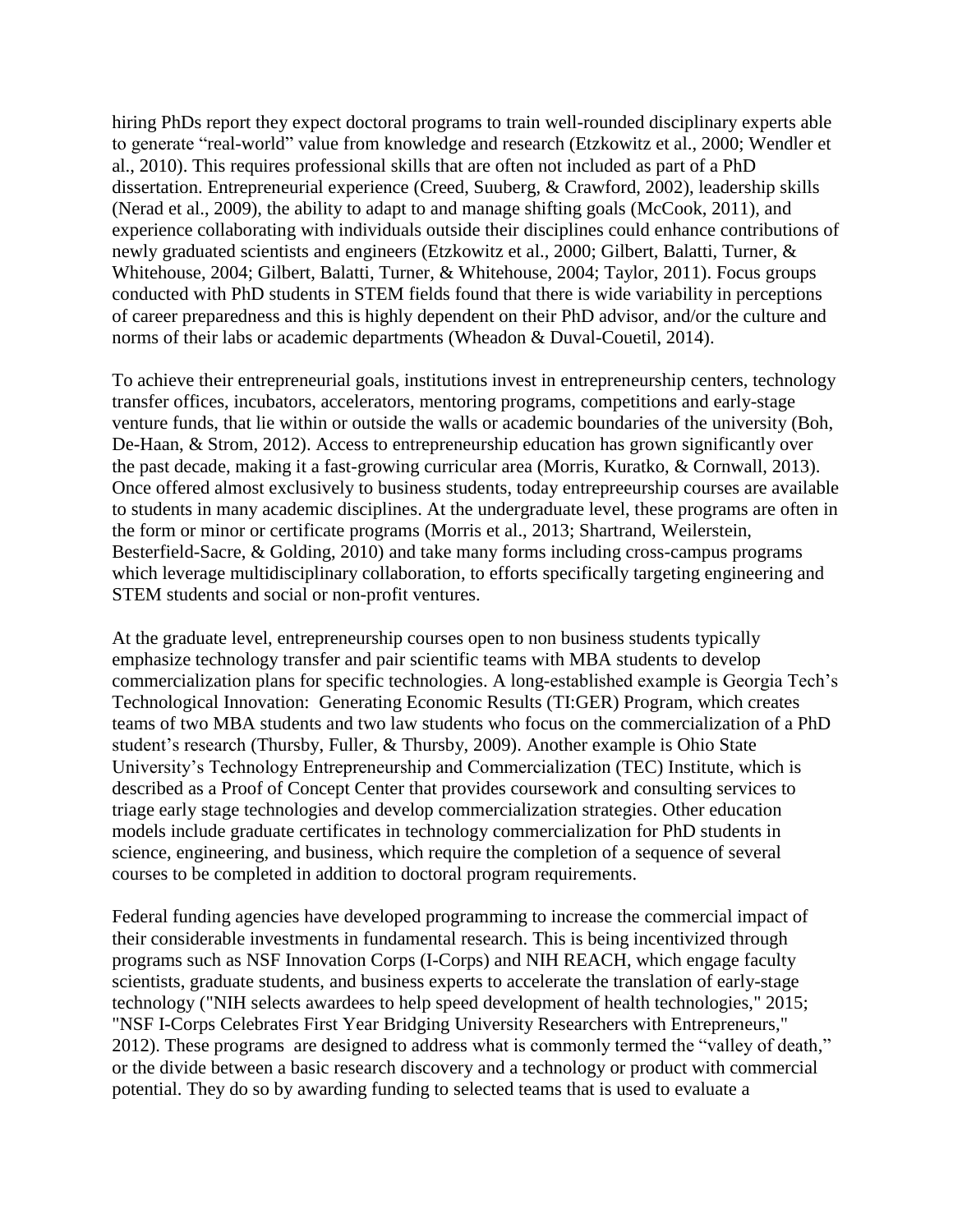technology's feasibility and market potential. In the case of I-Corps there is training associated with the program based on "lean startup" principles (Ries, 2011) and Steve Blank's customer development methodology (Blank & Dorf, 2012), which require teams to interview 100 prospective customers as a means of developing products consumers really want.

# **Rationale for the Course**

Initiatives associated with spurring entrepreneurial activity within universities have separate but often disparate goals when education, research, and business incubation are to be achieved concurrently. This is particularly true in the case of graduate entrepreneurship, where the premise of courses may be education, but the vetting of real technologies is often the desired outcome. Bill Aulet, the Managing Director of the Martin Trust Center Entrepreneurship at MIT has stated that it is important to reaffirm the role of entrepreneurship education, which is to create entrepreneurs (a near or long term outcome). This is in contrast to the primary goal of university commercialization and business incubation activities, which is to create companies in the shortterm. The metrics associated with these goals are very different; educational goals have to do with changes in awareness, attitudes and knowledge, while commercialization and business development goals are measured in terms of numbers of patents and licensing agreements, startups formed, capital raised, and/or jobs created each year.

A graduate course for faculty and graduate student entrepreneurs was developed in 2011 when one of the authors wanted to share his experience after taking a multi-year, part-time leave of absence from his faculty position to work on a startup. The vision for the course was to leverage the experiences of a wide variety of faculty entrepreneurs that would inspire scientists how to make an impact on the world through translation and commercialization of their research. Attention was given to developing a course that addressed the wide range of complexities and realities associated with technology commercialization and entrpreneurship in a way that differentiated it from other entrepreneurship offerings. These occur on two levels: 1) the different nature of early-stage commercialization which is characterized by multi-year timelines, high levels of investment, and complex challenges related to commercialization strategies; and 2) the reality that involvement in entrepreneurship requires attention to many professional and personal considerations having to do with publishing/patenting, conflicts of interests, legal commitments, financial implications, time management, and work-life balance.

It was our observation that faculty, and students in particular, often jumped head first into these activities (working with the TTO, negotiating licensing agreements) with a limited understanding of the process, what is at stake, whose advice they should seek out, and who is protecting their interests. In many cases, researchers have to form companies (legal entities) in order have access to internal (university) or external funding and resources that support technology translation. In doing so, they often underestimate the business expertise required, believing the science will drive the commercial opportunity.

It is worth mentioning that academia is unique as it is one of the few work contexts where fulltime employees have the opportunity to pursue outside employment. As John Biancamano, the General Counsel of Ohio States indicated, "employers outside of higher education tend to discourage or prohibit the pursuit of private business opportunities related to their employee's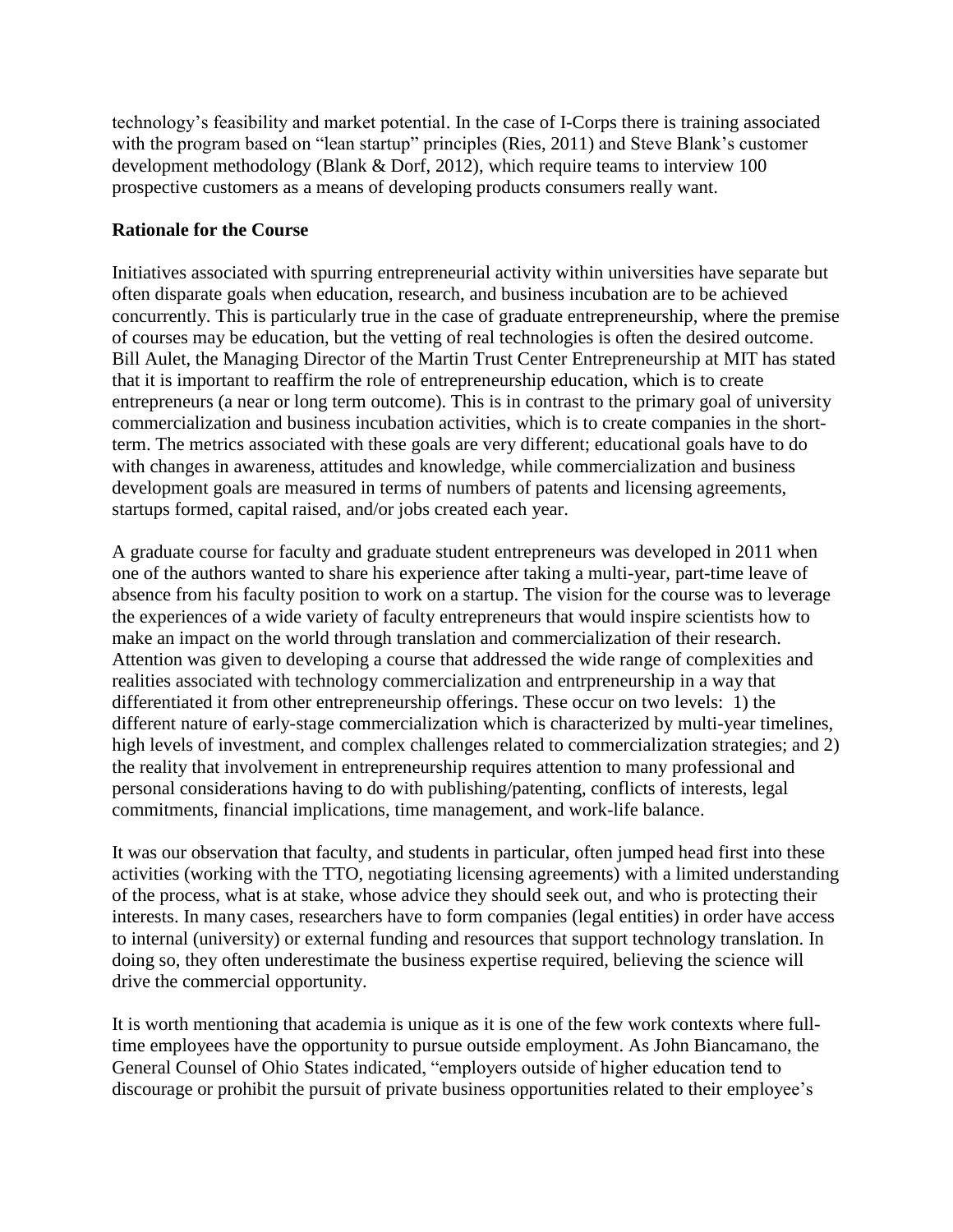job responsibilities because these ventures give rise to a long list of potential problems" (Biancamano, 2002, p.2). Susan Carney Susan L. Carney former Deputy General Counsel at Yale University in a paper titled "Faculty Start-Ups: The Tangled Web" warned that "this private-interest aura inescapably, and properly, heightens the need for regular review and reexamination of the related conflict of interest questions, and of whether the academic research program has maintained appropriate goals or is being too heavily shaped by a non-academic agenda" (p.2). Some of these challenges are included in Table 1.

| Table 1. Challenges Related to Student and Faculty Involvement in Commercialization and |
|-----------------------------------------------------------------------------------------|
| <b>Entrepreneurship Activities</b>                                                      |

| <b>Challenges for faculty and institutions</b> | <b>Challenges impacting graduate students</b> |
|------------------------------------------------|-----------------------------------------------|
| • Questions related to conflicts of interest   | • Maintaining focus on dissertation research  |
| and research integrity                         | while being involved in a startup             |
| • Managing time commitments to both            | • Avoiding conflicts between thesis research  |
| university and venture                         | and research that targets the new company     |
| • Segregating institutional resources for      | • Maintaining healthy mentee/mentor           |
| research vs. support of business ventures      | relationship with the faculty advisor         |
| • Managing the relationship with colleagues    | • Navigating employer/employee relationship   |
| to address continued desire for collegial      | with faculty advisor                          |
| sharing of research information.               | • Avoiding compromise of academic pursuits    |
| • Managing changes in research mission as      | when students wish to become involved         |
| some focus on technologies with                | with the professors start-up (publishing)     |
| commercialization at the expense of basic      | • Recognizing student contributions in        |
| research                                       | inventorship and ownership agreements         |

# **Course Format and Content**

The course is team taught by two faculty members. One from the Department of Agricultural and Biological Engineering with a joint appointment in Biomedical Engineering and who has Chemical Engineering background (male), and the other from the Department of Technology Leadership and Innovation (female) with a social science and management background. The format is a 16-week, 3 credit course that meets one evening per week for 2 hours and 50 minutes with additional consultation between the co-instructors and project teams occurring outside of lecture periods. The typical format each week is that the first half of class is devoted to a speaker, and the second covers the business principles associated with 16 elements the authors have identified to be critical components of a successful commercialization/start-up process (Table 2).

Speakers consist primarily of faculty entrepreneurs, with the addition of technology transfer office (TTO) directors; an IP attorney: a business formation attorney; a venture capitalist; and a market research librarian. Faculty entrepreneurs intentionally represent a wide variety of academic disciplines, and are at various stages of the commercialization and entrepreneurship process – ranging from early-stage licensing negotiations, to startups that have been acquired by larger companies. Faculty speakers are instructed to present their experiences as real world case studies that illustrate business principles, models of the translation process, commercialization strategies, and resources and people that have assisted them in these efforts.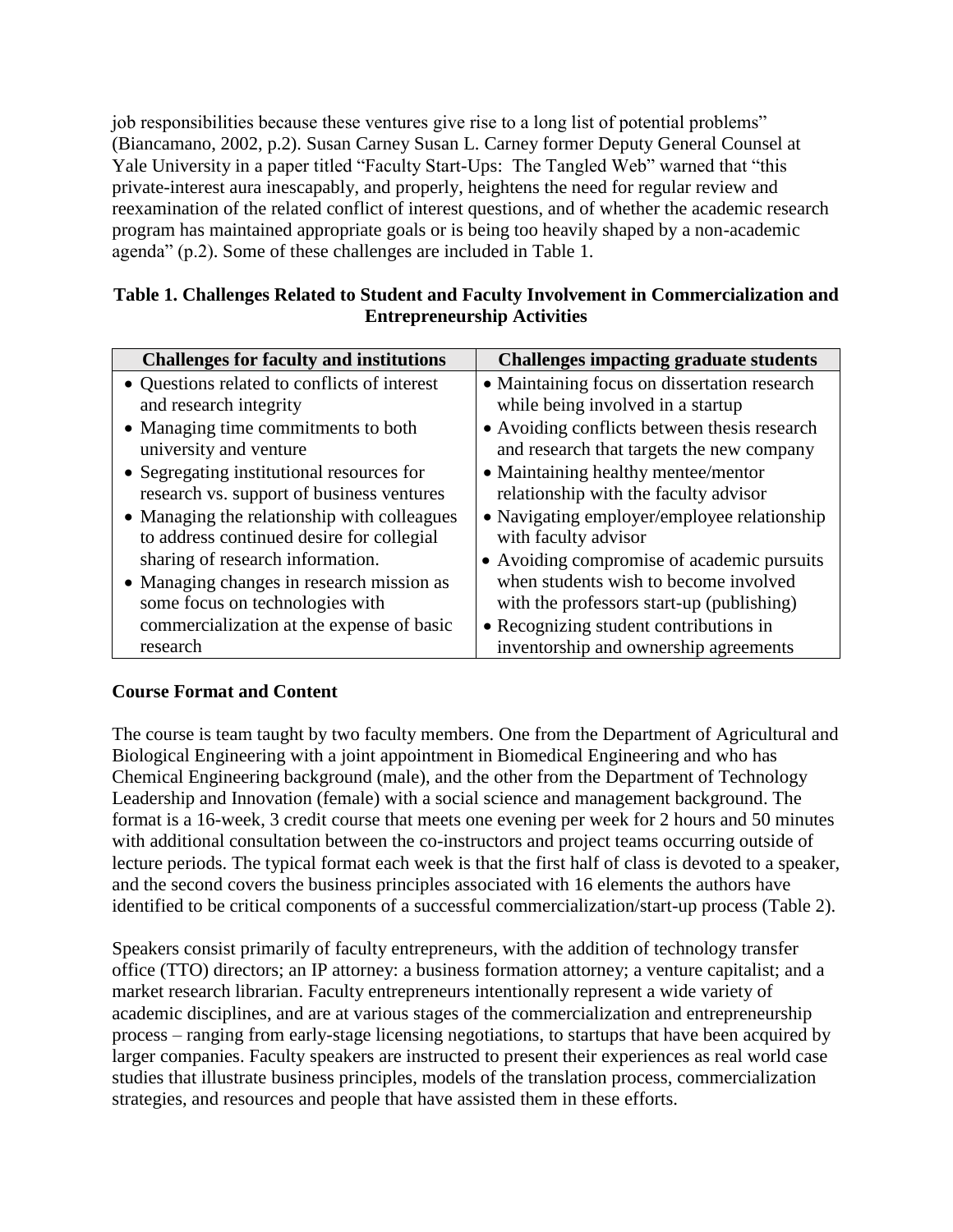| Table 2: Critical Components of Successful University Startups |  |
|----------------------------------------------------------------|--|
|                                                                |  |

|          | <b>Critical components of successful</b>                                                                                                                                                                                                                                                                                                                             | <b>Topics covered</b>                                                                                                                                                                                                                                                                                                                                               |
|----------|----------------------------------------------------------------------------------------------------------------------------------------------------------------------------------------------------------------------------------------------------------------------------------------------------------------------------------------------------------------------|---------------------------------------------------------------------------------------------------------------------------------------------------------------------------------------------------------------------------------------------------------------------------------------------------------------------------------------------------------------------|
|          | startup                                                                                                                                                                                                                                                                                                                                                              |                                                                                                                                                                                                                                                                                                                                                                     |
| 1.<br>2. | Role of proof of concept vs. actual<br>prototypes<br>There is a difference between an idea<br>(university research), a business<br>opportunity (with market validation),<br>and a sustainable business venture<br>(with revenues and profits).<br>Timing: When to move up and when                                                                                   | • Importance of prototypes to credibility<br>• Validation of market needs and wants<br>• Perfectionism $-$ a blessing or a curse<br>• Differences between technology sectors,                                                                                                                                                                                       |
| 3.       | to move on?<br>There are three aspects of timing that<br>are pertinent to commercialization<br>within the university: 1) technology<br>readiness; 2) market readiness; and 3)<br>the larger context of career readiness.<br>Need for research discipline to<br>achieve reproducibility of results and<br>product robustness<br>The characteristics of the technology | stages of research, and time to market (e.g.,<br>healthcare versus software, basic research<br>versus applied)<br>• Availability of funding<br>• Context and environmental trends (e.g.,<br>energy policy, climate change)<br>• One product company versus platform<br>companies (multiple products)<br>• Nature of business models (technologies,<br>subscription, |
|          | discipline must align with a viable<br>business model to meeting customer<br>needs and generate revenue. Process by<br>which a business model is defined and<br>developed.                                                                                                                                                                                           | • Components of business models: revenue<br>sources, cost drivers, investment size,<br>critical success factors<br>• Business decisions and tradeoffs involved in<br>business models<br>• Evolution of business models over time due<br>to environmental and technological trends                                                                                   |
| 4.       | Building/finding business team to<br>move from prototype to product<br>Identifying markets, resources, partners,<br>and potential revenue streams. Moving<br>from prototype to product.                                                                                                                                                                              | • Identifying validated marketplace<br>• Conducting primary and secondary market<br>research<br>• Examining buying decisions<br>• Competitive analysis<br>• Finding expertise (i.e., business team) to<br>lead the process                                                                                                                                          |
| 5.<br>6. | Defining pathway (license vs. start-<br>$\mathbf{u}\mathbf{p}$<br>Under certain conditions startups can<br>provide better returns in terms of<br>revenue and sponsored research than<br>established companies<br><b>Freedom to operate analysis</b>                                                                                                                  | • Stage and nature of technology development<br>$\bullet$ IP status<br>• Attractiveness to potential partners<br>• Availability of startup funding and<br>resources<br>• Creating a legal business entity<br>• Founders agreement<br>• Exit strategies<br>• At what stage of development to seek                                                                    |
|          |                                                                                                                                                                                                                                                                                                                                                                      | freedom to operate analysis                                                                                                                                                                                                                                                                                                                                         |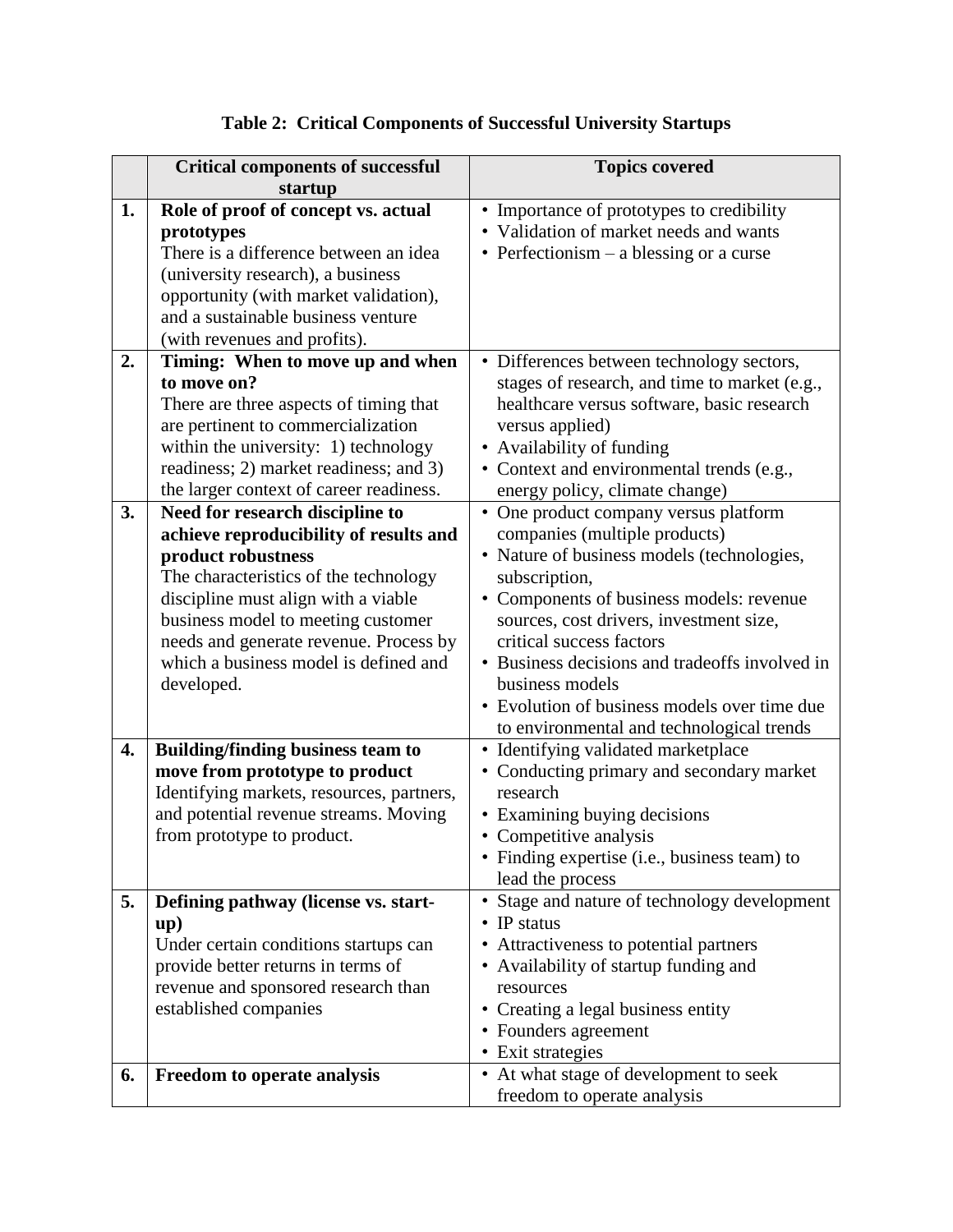|            | Obtaining a legal opinion on whether<br>the making, using, selling, or importing  | • Introduction to IP strategies                                                     |
|------------|-----------------------------------------------------------------------------------|-------------------------------------------------------------------------------------|
|            | of a product/technology, in a given                                               |                                                                                     |
|            | geographic market, at a given time, is<br>free from potential IP infringement can |                                                                                     |
|            | be an important step investment for a                                             |                                                                                     |
|            | university startup.                                                               |                                                                                     |
| 7.         | Sources of corporate and project                                                  | • University or public sources of funding                                           |
|            | capital versus organic growth                                                     | (seed funds, SBIR, STTR, NSF ICorps                                                 |
|            | The type of capital required will depend                                          | • Bootstrapping vs. private sources of capital                                      |
|            | on the type of venture being built, its                                           | (friends and family) and angel investors                                            |
|            | stage of development, and capital needs.                                          | • Venture capital                                                                   |
|            |                                                                                   | • Corporate (strategic) partnerships                                                |
| 8.         | <b>Understanding investors</b>                                                    | • How venture capital works                                                         |
|            | Venture capitalists are a significant                                             | • Term sheets                                                                       |
|            | source of funding technology startups                                             | • What to expect when seeking venture                                               |
|            | and often provide business development                                            | capital and partnering with investors                                               |
|            | value to startups beyond money.                                                   |                                                                                     |
| 9.         | Disclosures, provisional patents,                                                 | • Purpose/mission of university technology                                          |
|            | patents, publications                                                             | commercialization activities                                                        |
|            | IP protection has value to potential                                              | • Services of the technology transfer office                                        |
|            | investors, yet can have limitations in                                            | • Invention disclosure process                                                      |
|            | terms of publishing for academic                                                  | • Provisional patents                                                               |
|            | entrepreneurs and potentially their                                               | • Milestones                                                                        |
|            | graduate students. Managing to                                                    | • Financial arrangements                                                            |
|            | minimize conflicts between patenting                                              | • The need for speed                                                                |
|            | and timely publication.                                                           |                                                                                     |
| 10.        | Role of networking and                                                            | • Entrepreneurial networks                                                          |
|            | entrepreneurial eco-system<br>Researchers should find mentors who                 | • Alums, mentors, fellow faculty<br>• Roles of attorneys, accountants, consultants, |
|            | provide qualified advice and open doors                                           | and other service providers                                                         |
| <b>11.</b> | <b>Managing conflicts of interests</b>                                            | • Conflict-of-interest policies                                                     |
|            | Faculty involvement in                                                            | • Disclosure and approval procedures                                                |
|            | commercialization changes his/her                                                 | • Use of university resources                                                       |
|            | relationship with the institution.                                                | • Impact on research (direction/integrity)                                          |
|            |                                                                                   | • Impact on student advising                                                        |
| 12.1       | <b>Financial and personal costs (and</b>                                          | • Personal factors to consider: goals,                                              |
|            | benefits) to founders of new venture                                              | resources, time, talent, tolerance for risk and                                     |
|            | Faculty involvement in                                                            | expected rewards                                                                    |
|            | commercialization and startup activities                                          | • Impact on publishing, tenure, promotion                                           |
|            | impacts their relationship with and view                                          | • Relationships with administrators, peers,                                         |
|            | of their institution and associated                                               | and students                                                                        |
|            | responsibilities.                                                                 | • Maintaining balance                                                               |
| 13.        | <b>Effective communication</b>                                                    | Effective communication for different                                               |
|            |                                                                                   | audiences (scientific versus business)                                              |
|            |                                                                                   | Formats for presentations and pitches                                               |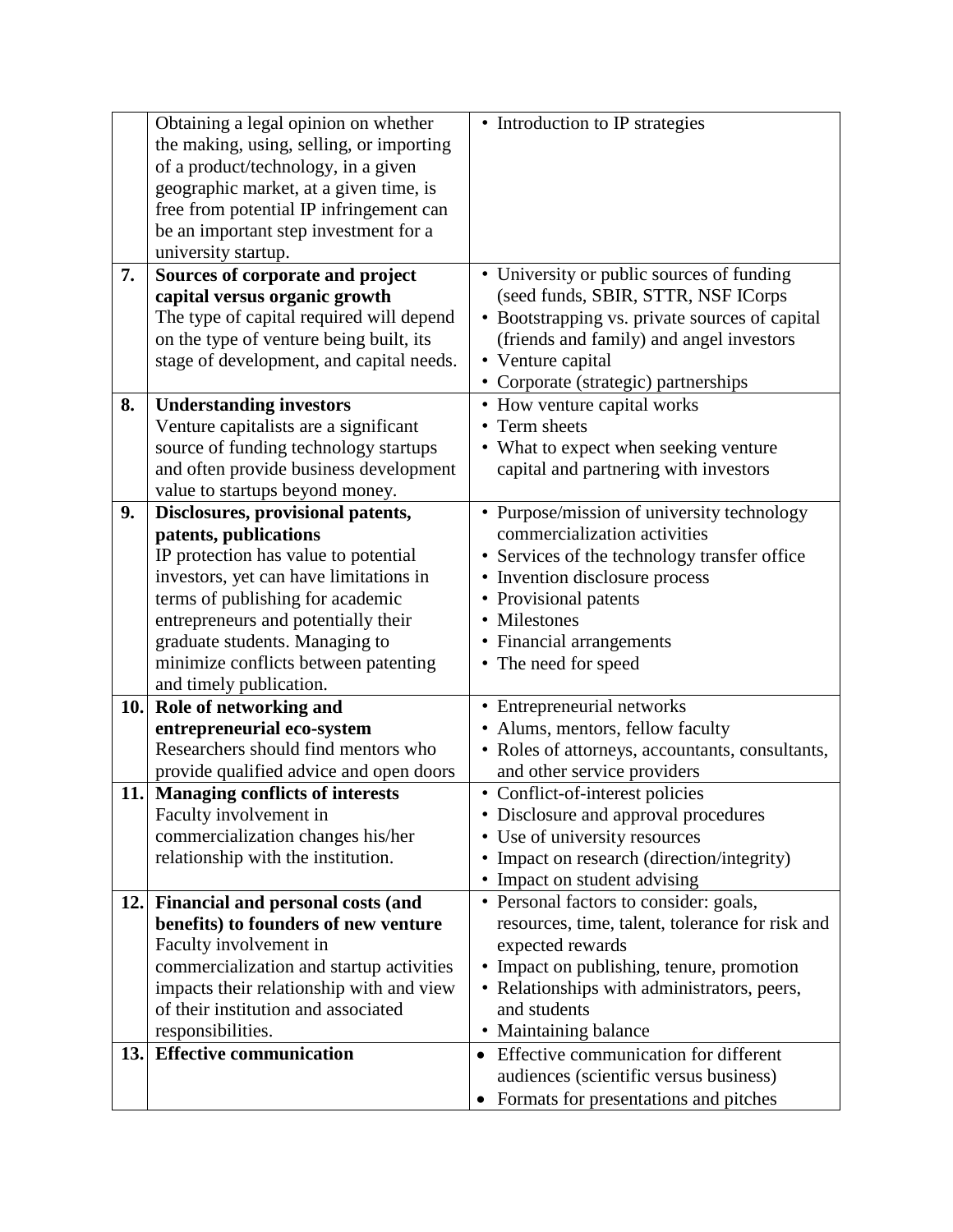| Success as an entrepreneur is<br>determined in large part to one's ability<br>to communicate.                                   | • Oral versus written communication                                                                         |
|---------------------------------------------------------------------------------------------------------------------------------|-------------------------------------------------------------------------------------------------------------|
| 14. Leadership<br>Entrepreneurship requires inspiring the<br>team with vision, energy, and insight to<br>achieve a common goal. | • Skillset associated with being an<br>inventor/innovator versus CEO<br>• Identifying and attracting talent |

Grades are based on attendance and class participation, two reflection papers, and a team project consisting of a commercialization plan/pitch for translating technology from laboratory to a commercial setting. Reflection papers require students to an apply what they have learned in classroom lectures, directed readings, and speakers in relation to items 1 through 16 above. These are approximately 1200 words in length. The final project is developed by teams of three people. These are based on technologies on which individuals in class are working as part of their research or are otherwise of common interest to the team. Working in teams is essential since not all students have research that lend themselves to such a project. It also brings a multidisciplinary perspective to each project as there is low likelihood of team members being from the same academic discipline.

All PhD students are required to do the assignments and no students are allowed to audit the course. Faculty, post-docs and research scientists do not formally register for the course as we currently lack a facile mechanism to do so. The agreement is that they, too, must attend all the classes for the full duration (not just for the guest speakers) and fully participate in the class. They serve as team members with students on commercialization projects and provide an important element of mentorship and professionalism among the student teams with whom they work.

#### **Assessment and Outcomes**

To understand the backgrounds of participants, their motivations for taking the course, and measure changes in entrepreneurial intention and self-efficacy, data is collected at the beginning and end of the semester through pre- and post-course surveys. These surveys were created based on experience in developing entrepreneurship education surveys for other populations (Duval-Couetil, Gotch, & Yi, 2014, in press; Duval-Couetil, Reed-Rhoads, & Haghighi, 2010, 2011). The scales and survey items focus on collecting data related to: demographic and background characteristics; entrepreneurial intention; knowledge and skills; and venturing and technology self-efficacy (Lucas, Cooper, Ward, & Cave, 2009).

Descriptive statistics were analyzed to understand the characteristics of the students in the programs. To assess the impact of the program, the differences between pre- and post-survey of the students who took the course were examined using paired t-tests. Effect sizes (Cohen's d) were calculated based on the formulas of Borenstein (2009). Dependent variables were entrepreneurial intention, perceived knowledge and skills related to entrepreneurship, and entrepreneurship self-efficacy.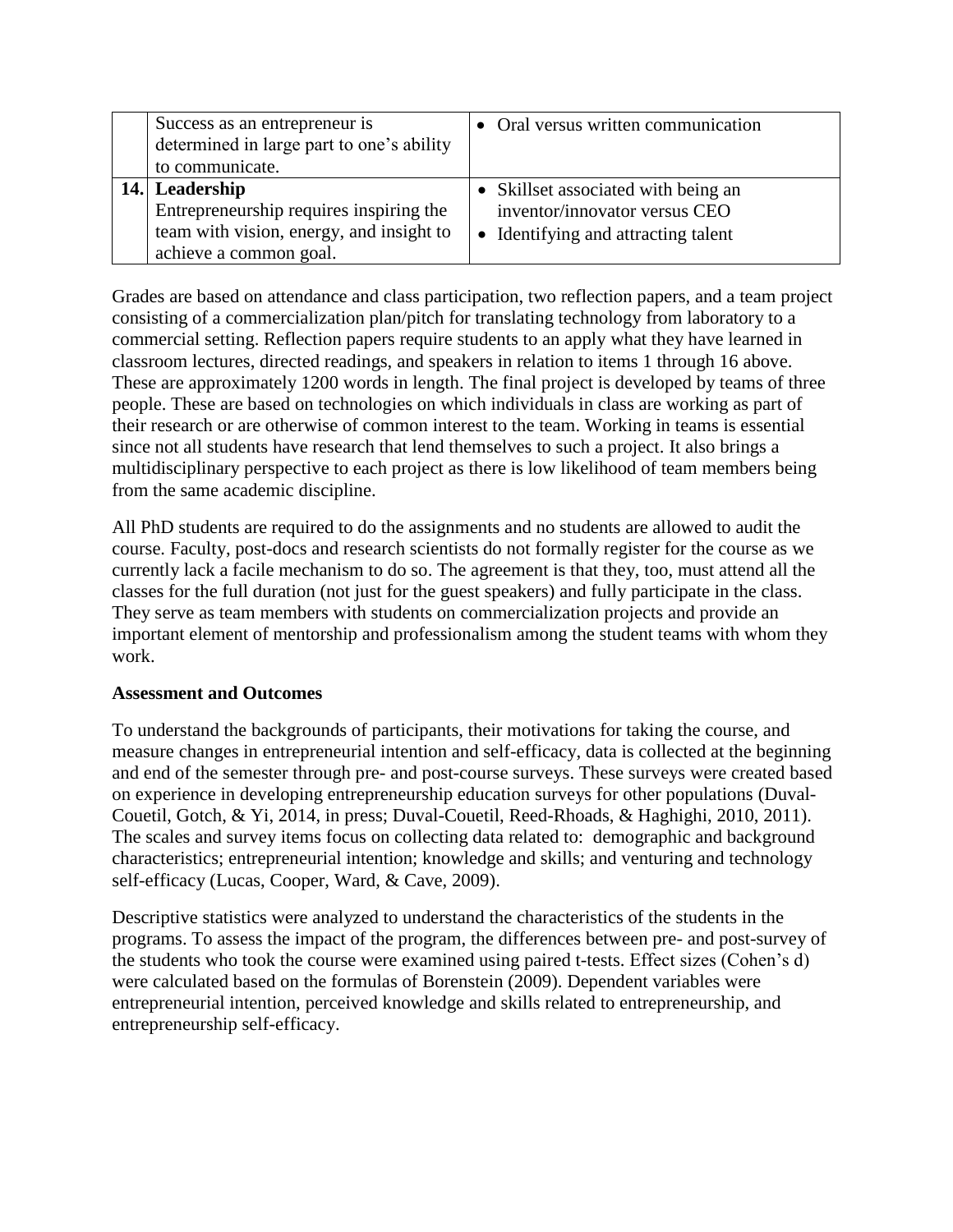#### Question 1: *What are the characteristics of participants in the course?*

Over a four year period from 2011-15, over 100 faculty and students participated in the course, which was offered once per year. Results are based on a sample of 78 participants who completed both course entry and exit surveys over this period.

Of this sample, 72% were PhD students, 13.4% master's degree students with intent to pursue a PhD; 8.5% faculty, and 2.4% post-docs. Participants came from the disciplines of Agriculture and Biological Engineerring (16.7%), Electrical and Computer Engineering (7.7%), Mechanical Engineering (6.4%); Chemistry (5%), Computer Science (5%), and the remaining almost 60% coming from a wide variety of STEM fields including industrial, chemical, biomedical, civil, environmental, and materials engineering. Other fields represented have included basic biomedical sciences, veterinary medicine, management, education, philosophy, and the arts. The high percentage of Agricultural and Biological Engineering students reflects the home department of one of one of the course professors.

Participants were asked a number of questions related to their previous experience with technology commercialization and entrepreneurship. Less than 20% had any experience with technology commercialization or entrepreneurship, however, almost one quarter were in the process of protecting intellectual property. Over a third (38.5%) had worked in industry, 62.8% knew someone who started a venture; and 50% knew a faculty member who started a venture (Table 3).

| Frequency $(\% )$ |  |
|-------------------|--|
| 13(16.7)          |  |
| 9(11.5)           |  |
| 1(1.3)            |  |
| 19 (24.4)         |  |
| 15(19.2)          |  |
| 30(38.5)          |  |
| 9(11.5)           |  |
| 13(16.7)          |  |
| 12(15.4)          |  |
| 0(0.0)            |  |
| 49 (62.8)         |  |
| 39(50.0)          |  |
| 20 25.6)          |  |
|                   |  |

### **Table 3. Entrepreneurial Backgrounds of the Participants (***N***=78)**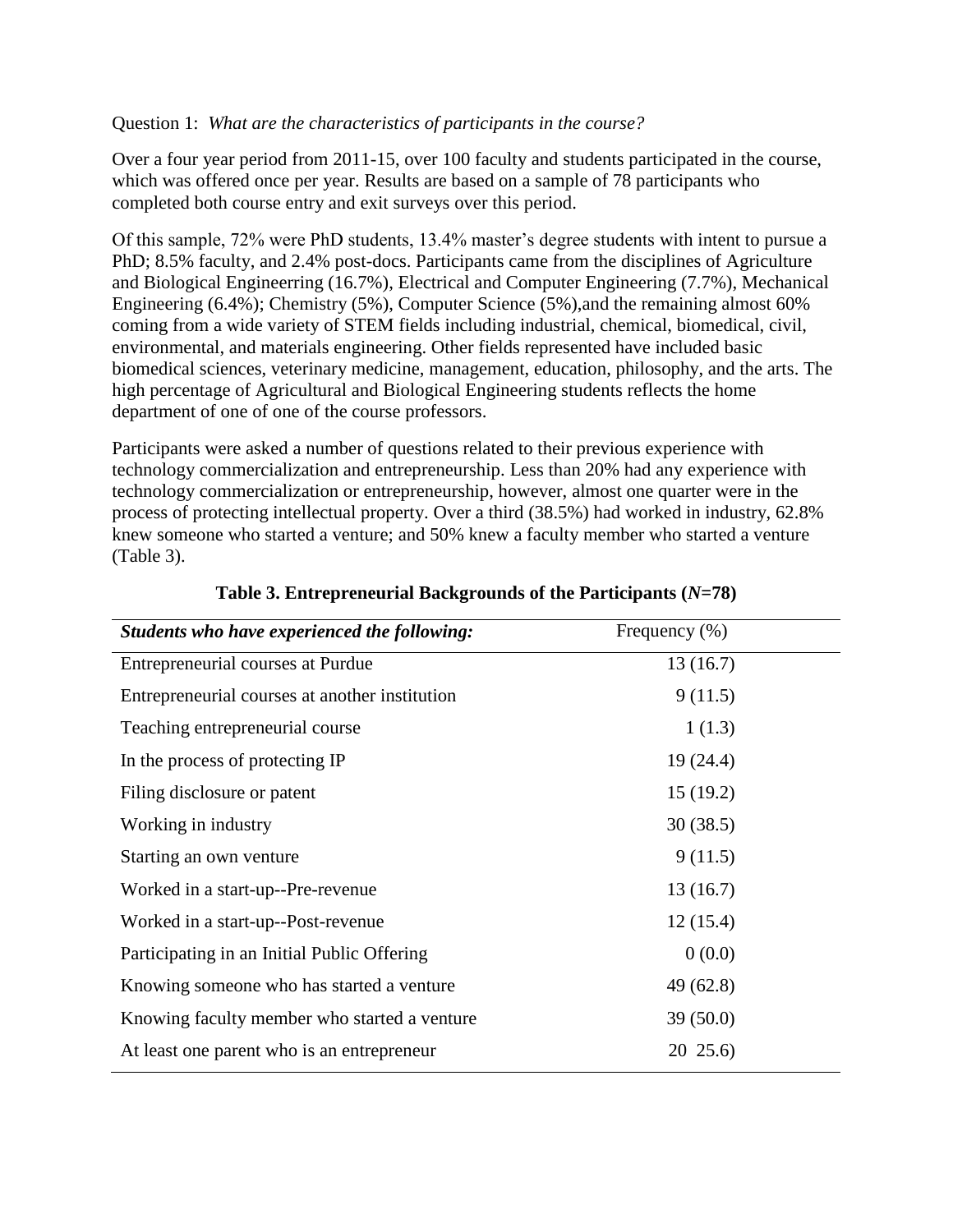#### Question 2: *What are their motivations for participating?*

Participants were asked about their entrepreneurship-related goals as a means of understanding their motivation for taking the course. These were measured using a four-point scale with  $1 = not$ at all interested,  $2 = not$  very interested,  $3 =$  somewhat interested,  $4 =$  very interested. Findings show relatively minor changes in participants intention to start ventures as a result of the class. The greatest change was for the item "start a venture within five years" where a number of participants were "very interested" in doing so prior to beginning the class and were "somewhat interested."

|                                                   | Frequency (%)  |                |        |        |                  |                |        | Mean(S.D.)     |        |        |       |      |
|---------------------------------------------------|----------------|----------------|--------|--------|------------------|----------------|--------|----------------|--------|--------|-------|------|
|                                                   | Pre            |                |        |        | Post             |                |        |                | Pre    | Post   | t(77) | d    |
|                                                   | $1^+$          | $\overline{2}$ | 3      | 4      | $\mathbf{1}$     | $\overline{2}$ | 3      | $\overline{4}$ |        |        |       |      |
| Starting a                                        | 3              | 18             | 33     | 24     | 6                | 12             | 38     | 22             | 3.00   | 2.97   | 0.32  | .03  |
| venture while<br>at Purdue                        | (3.8)          | (23.1)         | (42.3) | (30.8) | (7.7)            | (15.4)         | (48.7) | (28.2)         | (0.84) | (0.87) |       |      |
| Starting a                                        | 3              | 9              | 20     | 46     | $\mathbf{1}$     | 12             | 30     | 35             | 3.40   | 3.27   | 1.56  | .16  |
| venture within<br>five years                      | (3.8)          | (11.5)         | (25.6) | (59.0) | (1.3)            | (15.4)         | (38.5) | (44.9)         | (0.84) | (0.77) |       |      |
| Starting a                                        | $\mathfrak{2}$ | $\mathbf{1}$   | 22     | 53     | $\boldsymbol{0}$ | $\overline{4}$ | 22     | 52             | 3.62   | 3.62   | 0.00  | .00. |
| venture after<br>five years                       | (2.6)          | (1.3)          | (28.2) | (67.9) | (0.0)            | (5.1)          | (28.2) | (66.7)         | (0.65) | (0.59) |       |      |
| Participating in<br>innovation or<br>competitions | 2              | 14             | 31     | 31     | $\overline{4}$   | 9              | 36     | 29             | 3.17   | 3.15   | 0.12  | .02  |
|                                                   | (2.6)          | (17.9)         | (39.7) | (39.7) | (5.1)            | (11.5)         | (46.2) | (37.2)         | (0.81) | (0.82) |       |      |

|  |  |  |  | Table 1. Pre- and Post-Program Comparisons for Entrepreneurial Intention |  |
|--|--|--|--|--------------------------------------------------------------------------|--|
|  |  |  |  |                                                                          |  |

*Note*. +1=not at all interested, 2=not very interested, 3=somewhat interested, 4=very interested

#### Question 3: *To what extent did their skills and knowledge related to entrepreneurship improve?*

To measure this items from (Lucas et al., 2009) *technology and venturing self-efficacy scale* was used (see Appendix A). It measures *venturing self-efficacy* based on survey items that reflect the skills needed for developing innovation for the launch of new ventures such as recognizing and evaluating new opportunities, estimating costs of new projects, marketing and selling, and personnel selection. It measure *technical–functional* self-efficacy measures with survey items related to performing science and technology tasks that play a role in developing innovation. Survey items ask respondents to rate their confidence on a scale of 1 to 10. Pre- and postmeasure for both measures were significant, with an increase from 4.92 to 7.62 post for *venturing self-efficacy* and 6.88 to 8.82 for *technology-functional* self-efficacy.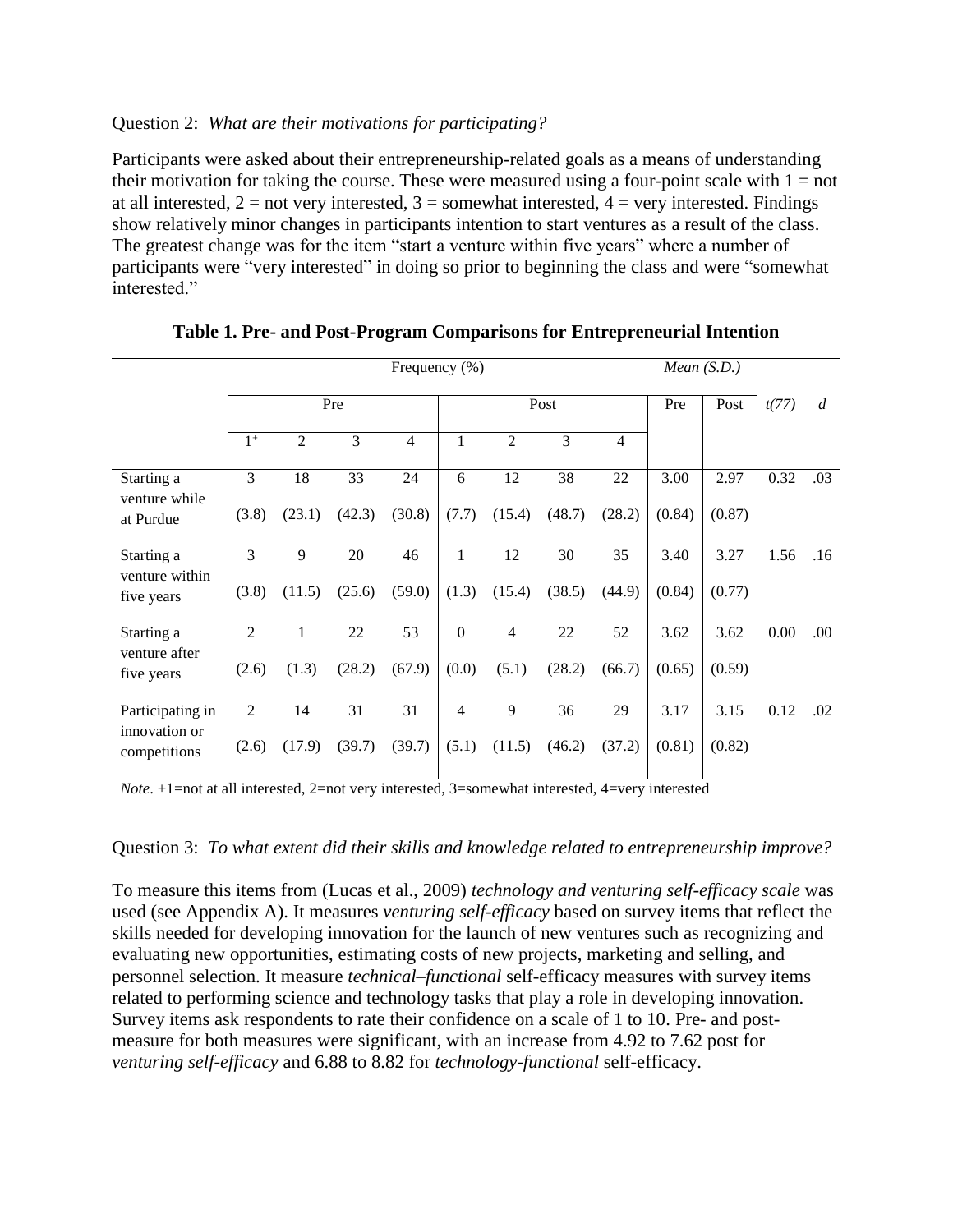Question 4: *How satisfied were students with the course?*

Satisfaction was measured through course evaluations which were very positive as well as qualitative data collected through the post-survey. Themes in the qualitative responses indicated a high level of satisfaction with the speakers, the opportunity to learn through their experiences:

*It afforded me the chance to come into a class with an engineering/science background and learn through people of similar backgrounds how entrepreneurship works. Being able to learn through the experiences of other people in an intimate class setting is invaluable and I do not think I could have had the same opportunity in any other departments or schools.*

*The lecturers all have different insights about their cases and after hearing many of them connections between what they were saying, the readings, and other material started to emerge.*

*The variety of experienced speakers seemed to complement the learning process very well! If there exists a "correct" order for the presentations, this was it.*

*The guest speakers gave an invaluable opportunity to listen to their experience, up close, whatever the outcome.*

*Having experts come in and give testimony to their experience. Its difficult to put a value on the opportunity to have an open floor Q and A session with respected professionals.*

It also made some think differently about research:

*I enjoyed thinking about research in a different way and the possibilities for research beyond a scholarly work. When the fastest realization of the implications of research are twenty years down the road, it can be difficult to see the end result, and understand how it will benefit people. However, in this class, we have learned how to have people in mind during the entire research process. This makes the research problem more realistic (more about utility), and forces us to shape our problems into problems that can be answered. This process in and of itself can lead to further discovery.*

*The ideas and thoughts related with business, different from science, this will keep diversity of my thinking.*

*It really helped me start thinking about the customer's need and motivations.*

While the emphasis of the course was more education than incubation, learning business concepts and having to work through real-world projects was of value:

*This course led me to write a business plan as a term project, which is really important and necessary for further developing my ideas and facilitating to go to the next step.*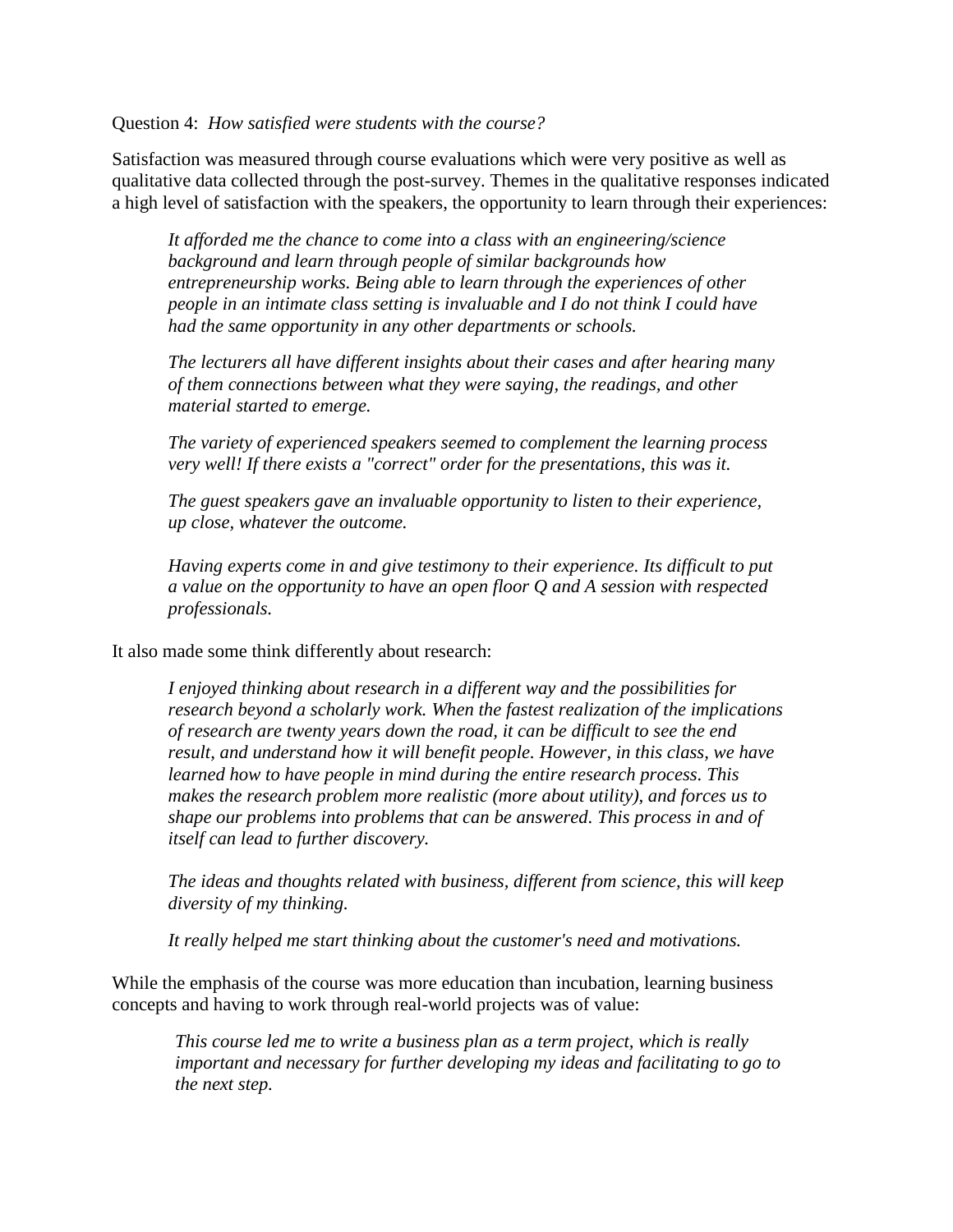*I'm also glad we worked on a business plan outline, I think it was an excellent project to start to work on and get our hands a little dirty with.*

The potential impact on personal and profession development was also evident:

*The whole process for a start up is very useful. In addition, I learned the importance of the soft power of social skills and networking.*

*This course offered me great opportunities to communicate with people doing real business with an academic background. Their experience is quite different from those traditional businessman. Also the course is well organized so that at the end of semester, many faculties and students get to know each other or even become friends.*

*It showed me that starting my own business is not my preferred strategy. It showed me that the amount of money required to start my own business is quite huge, though the amount of money required to merely license a technology is more approachable.*

*Multi-disciplinary teams. Seeing the dynamics within my own team as well as the other teams. Experiencing the growth and development of the various business ideas.*

*To know that being an entrepreneur is not impossible, and what it takes to be an entrepreneur.*

*"Most" of the people in the class always appeared to want to be there. This is motivating and great.*

*How motivated I felt after leaving class.*

#### **Discussion**

In order to demonstrate their value and impact on communities and the economy, universities are encouraging students and faculty members to become involved in technology commercialization and entrepreneurial activity. Given changing professional roles in academia and industry, there are benefits to graduate students and faculty who have knowledge of or experience with these activities. Data collected from participants show a number of positive outcomes including greater awareness of the technology commercialization process, improved venturing and technology self-efficacy, a different way of examining their research, and the value of the experience to their professional development.

This course is unique in several ways. It does not rely on the participation of MBA students, and therefore scientists must engage and acquire skills related to the business aspects involved. It also addresses the concerns of time to devote to non-research activities that students have. Research shows that some PhD students report that they perceive that they are able to spend only 1-3 hours a week on professional development activities (Wheadon & Duval-Couetil, 2014).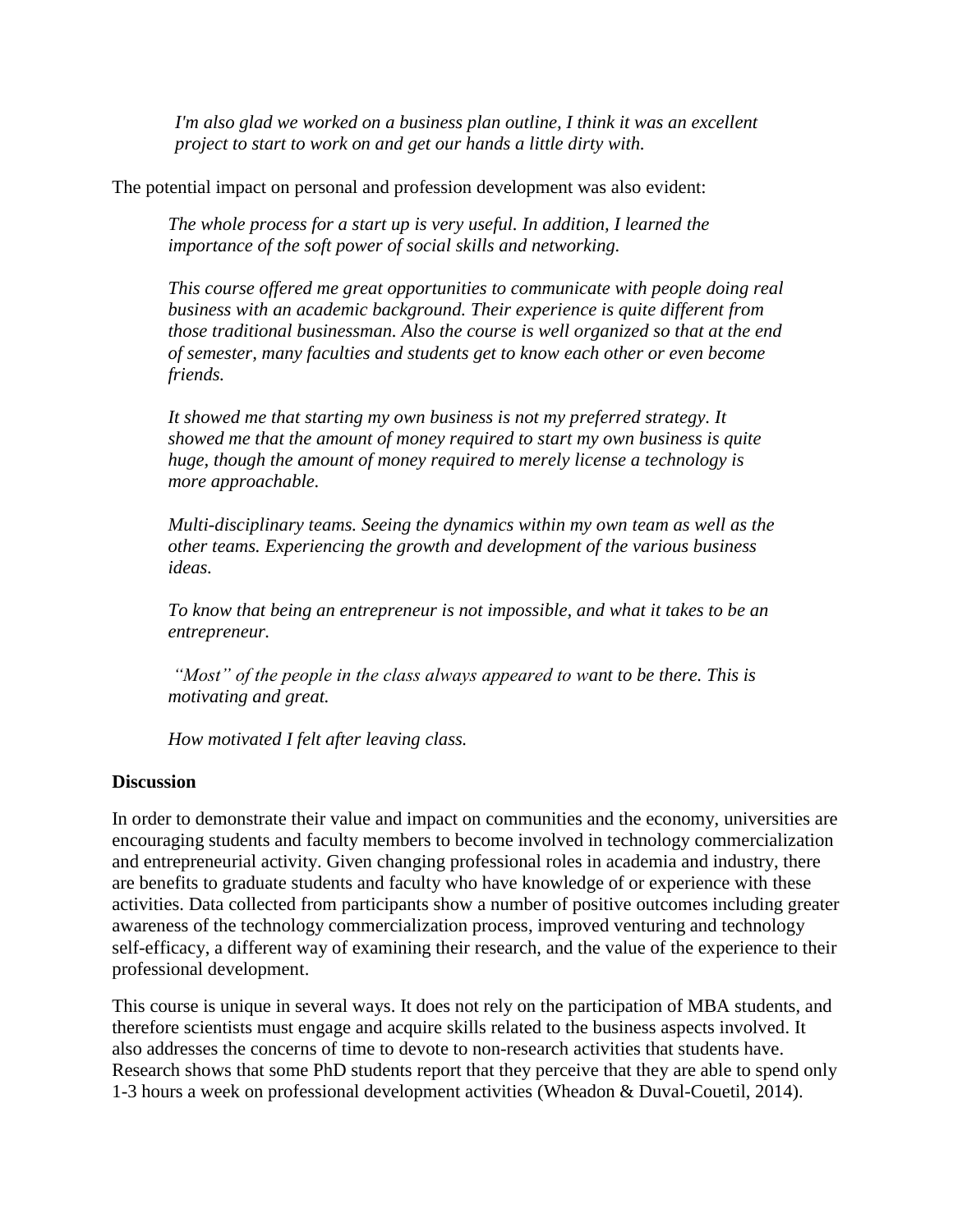Many students contact us prior to registering for the class to inquire about the work required outside of class time. Our vision is that the readings and assignments should complement what students are doing in their labs, and not detract from it and this is what is communicated to prospective students. Less than one-quarter has experience with technology commercialization or entrepreneurship prior to taking the course, suggesting the learning ojectives are appropriate for this population, many of whom were not deep into the process, and generally wishing to familiarize themselves with it.

On some levels, this might not vary greatly from other graduate courses on technology commercialization, in terms of the business concepts and processes that are put forth. However, the goal is to paint a larger picture for students and faculty of how technology commercialization fits into their careers, by asking questions that spur rich discussion, such as:

- What is the intent of the university's commercialization activities?
- What are the characteristics of those who get involved and succeed?
- How does the process really work?
- Who can one go to for unbiased advice or assistance?
- How does involvement change relationships between faculty and institution, and fauclty and students?
- What is the return to the university?
- What is the return to the individual?

Interestingly, while the assessment data showed improvements in self-efficacy, it also shows that participation in the course didn't significantly increase their short-term interest in pursuing technology commercialization activities. If anything, it tempered them. These findings suggest that the class gives particpants a better understanding of the complexities associated with commercialization and entrepreneurship within the university. The fact that some participants changed their responses from "very interested" to "somewhat interested" may suggest they will be more inclined to pursue these activities when and if they feel prepared and ready.

There has been much excitement surrounding entrepreneurship in recent years. The lure of company ownership and financial gains is attractive, as is attention entrepreneurial students and faculty can receive from the media and administrators. Interestingly, the metrics of the academic and business development enterprises of the university must be reconciled. The former is focused on scholarship academic success, degree completion, and placement, while the latter is focused on shorter-term venture development.

Interestingly, some have recently called for students to put off involvement in startups even at the MBA level. A recent article in the Wall Street Journal titled "Stanford's Business School Tells MBAs to Wait on Startups" describes university administrators who are encouraging students to curb their startup ambitions until they graduate from college so they can focus on course work and campus life. Administrators feel that students are giving up valuable internship and professional opportunities and they point to the reality that many ideas on which students work are not ready for "prime time, the ventures have limited market potential outside of the university walls, and that most fail."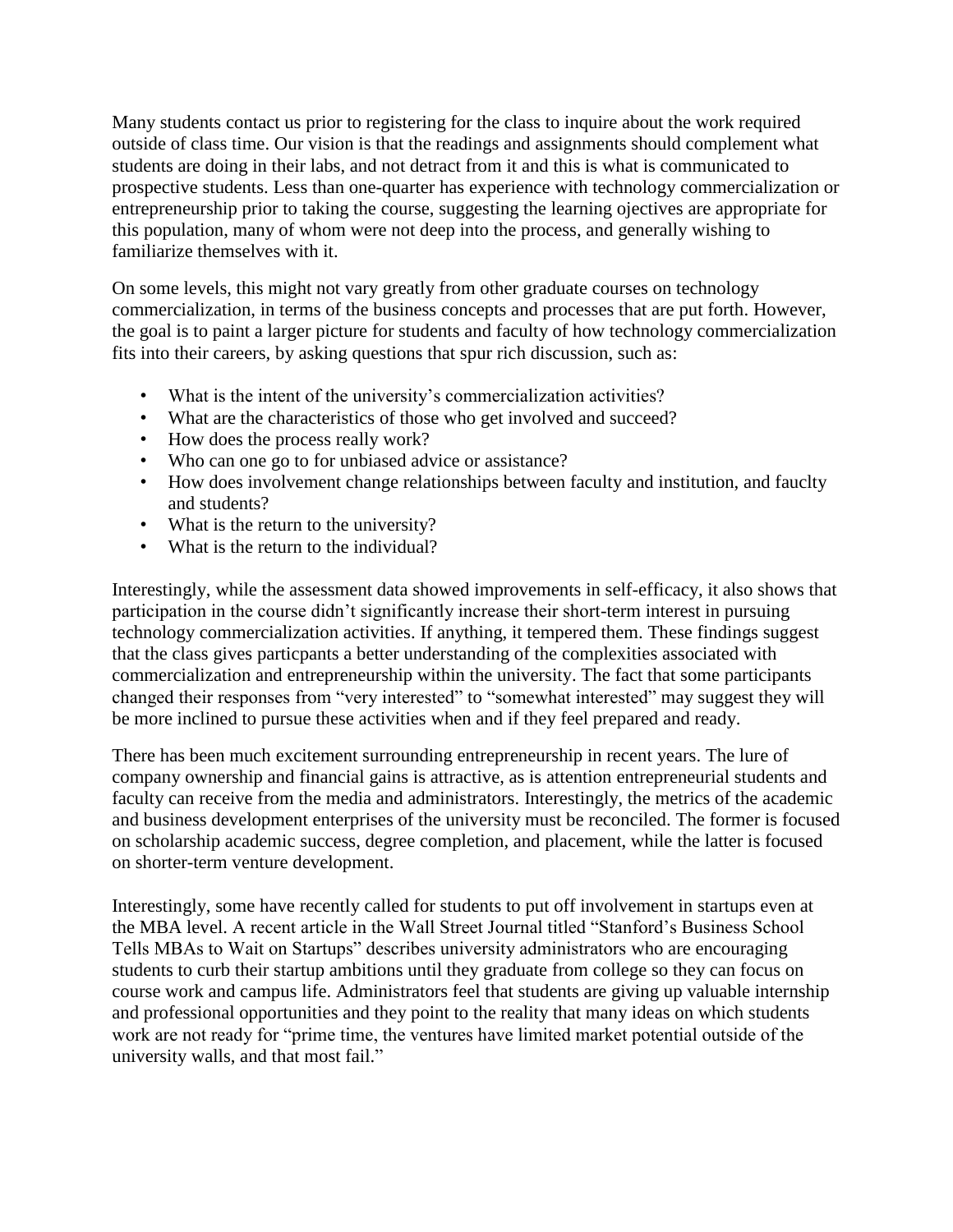Given the interests of various stakeholders involved in technology commercialization, tensions exist that warrant further examination and consideration. Some of these include: balancing fulltime employment as an academic with entrepreneurship activity; managing faculty/advisor and student/employee relationships; balancing students academic and financial interests; recognizing entrepreneurial activity in the promotion and tenure process; and how the institution has the resources to oversee these activities given their scope and the interests of all parties involved. There are many interesting philosophical questions that are yet to be answered, as well. Nonetheless, awareness of an involvement in entrepreneurial activity can be a valuable complement graduate education.

# **CONCLUSION**

Emphasis on technology commercialization is here to stay given changes in economy which affect academia and industry. It is essential to for graduate students and faculty understand the process of translating reseach into commercial products whether they participate directly or not. We believe this course has served as an efficient and novel way to deliver an overview of the technical and business knowledge required to participate in technology translation activities, at the same time providing a forum for interdisciplinary interaction and professional development. Given the human and financial resources it takes to bring innovation to market, the more awareness of the complexities and best practices can provide efficiencies for all stakeholders involved, the more likely that all concerned will feel better prepared to measure impact and return on investment of commercialization activity in a university setting.

# **BIBLIOGRAPHY**

- Amsen, E. (2011). Leaving the lab: career development for developmental biologists. *Development, 138*(19), 4107-4109.
- Biancamano, J. (2002). *Six Tips for Managing Entrepreneurial Faculty*. Paper presented at the National Association of College and University Attorneys National Conference. [www.nacua.org](http://www.nacua.org/)
- Blank, S., & Dorf, B. (2012). *The startup owner's manual*: K&S; Ranch.
- Boh, W. F., De-Haan, U., & Strom, R. (2012). University technology transfer through entrepreneurship: faculty and students in spinoffs. *The Journal of Technology Transfer*, 1-9.
- Carney, S. (2001). *Faculty Start-Ups: The Tangled Web*. Paper presented at the National Association of College and University Attorneys. [www.nacua.org](http://www.nacua.org/)
- Creed, C. J., Suuberg, E. M., & Crawford, G. P. (2002). Engineering Entrepreneurship: An Example of A Paradigm Shift in Engineering Education. *Journal of Engineering Education, 91*(2), 185-195.
- Duderstadt, J. J. (2001). *Preparing Future Faculty For Future Universities*. Paper presented at the Annual Meeting The American Association of Colleges and Universities, New Orleans, Louisiana.
- Duval-Couetil, N., Gotch, C., & Yi, S. (2014). The Characteristics and Motivations of Contemporary Entrepreneurship Students. *Journal of Education for Business, 89*(8), 8.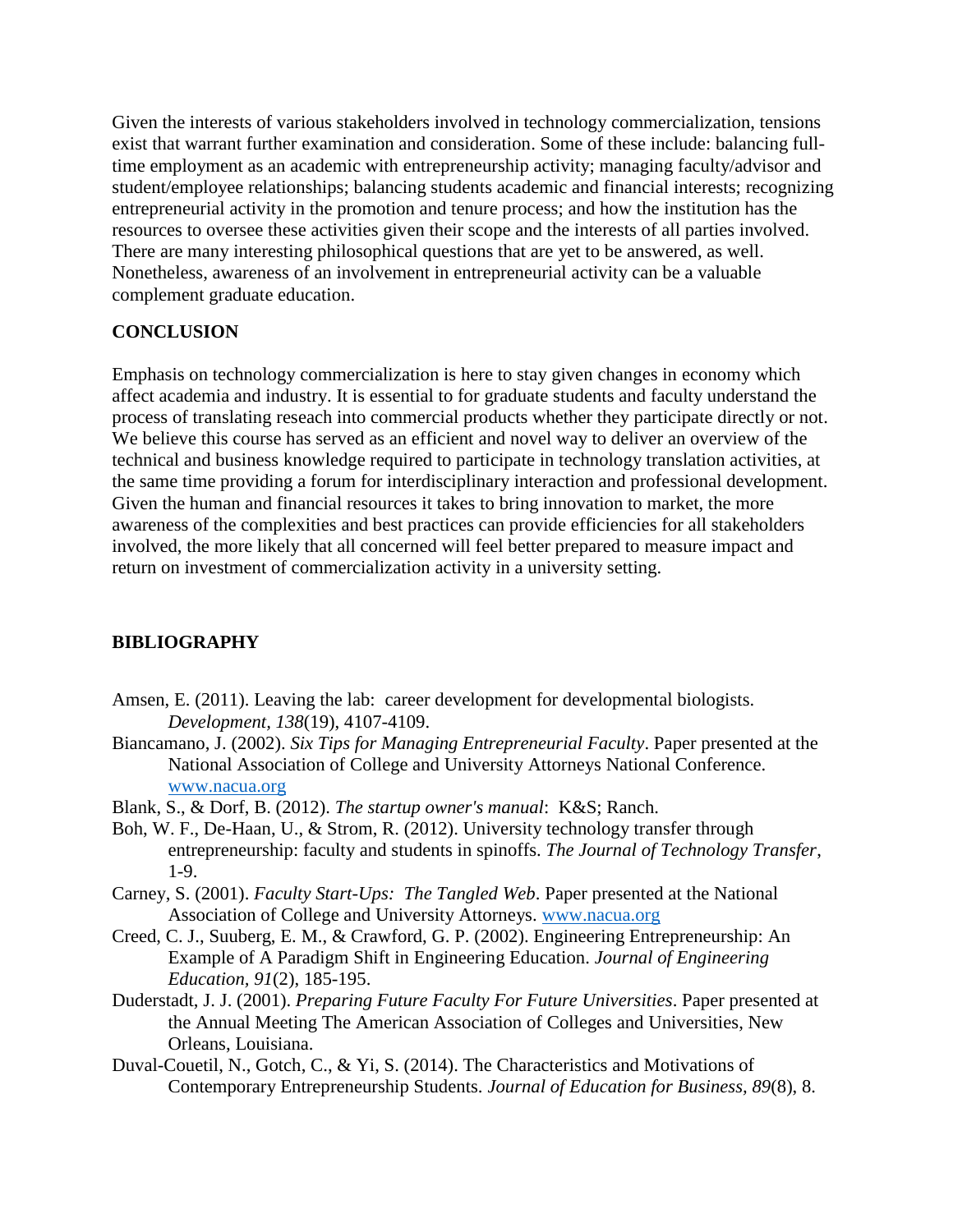- Duval-Couetil, N., Gotch, C., & Yi, S. (in press). The Characteristics and Motivations of Contemporary Entrepreneurship Students.
- Duval-Couetil, N., Reed-Rhoads, T., & Haghighi, S. (2010). *Development of an Assessment Instrument to Examine Outcomes of Entrepreneurship Education on Engineering Students*. Paper presented at the 40th ASEE/IEEE Frontiers in Education Conference, Washington, DC.
- Duval-Couetil, N., Reed-Rhoads, T., & Haghighi, S. (2011). The Engineering Entrepreneurship Survey: An Assessment Instrument to Examine Engineering Student Involvement in Entrepreneurship Education. *Journal of Engineering Entrepreneurship, 2*(2), 21.
- Etzkowitz, H., Webster, A., Gebhardt, C., & Terra, B. R. C. (2000). The future of the university and the university of the future: evolution of ivory tower to entrepreneurial paradigm. *Research Policy, 29*(2), 313-330. doi[:http://dx.doi.org/10.1016/S0048-7333\(99\)00069-4](http://dx.doi.org/10.1016/S0048-7333(99)00069-4)
- Gilbert, R., Balatti, J., Turner, P., & Whitehouse, H. (2004). The generic skills debate in research higher degrees. *Higher Education Research & Development, 23*(3), 375-388.
- Gilbert\*, R., Balatti, J., Turner, P., & Whitehouse, H. (2004). The generic skills debate in research higher degrees. *Higher Education Research & Development, 23*(3), 375-388.
- Lucas, W., Cooper, S., Ward, T., & Cave, F. (2009). Industry placement, authentic experience and the development of venturing and technology self-efficacy. *Technovation, 29*(11), 738-752.
- McCook, A. (2011). Education: Rethinking PhDs. *Nature News, 472*(7343), 280-282.
- Morello, L. (2013). More cuts loom for US science. *Nature, 501*(7466), 147.
- Morris, M., Kuratko, D., & Cornwall, J. (2013). *Entrepreneurship Programs and the Modern University*. Cheltanham, UK: Edward Elgar Pub.
- Nerad, M. (2004). The PhD in the US: Criticisms, facts, and remedies. *Higher Education Policy, 17*(2), 183-199.
- Nerad, M., Rudd, E., Morrison, E., & Homer, L. (2009). Confronting common assumptions: Designing future-oriented doctoral education. *Doctoral education and the faculty of the future*, 80-92.
- NIH selects awardees to help speed development of health technologies. (2015). [Press release]
- NSF I-Corps Celebrates First Year Bridging University Researchers with Entrepreneurs. (2012). *Press Release.* Retrieved from

[http://www.nsf.gov/news/news\\_summ.jsp?cntn\\_id=124856](http://www.nsf.gov/news/news_summ.jsp?cntn_id=124856)

- Ries, E. (2011). *The lean startup: How today's entrepreneurs use continuous innovation to create radically successful businesses*: Random House LLC.
- Sauermann, H., & Roach, M. (2012). Science PhD career preferences: levels, changes, and advisor encouragement. *PloS one, 7*(5), e36307.
- Shartrand, A., Weilerstein, P., Besterfield-Sacre, M., & Golding, K. (2010). *Technology entrepreneurship programs in U.S. engineering schools: An analysis of programs at the undergraduate level*. Paper presented at the American Society for Engineering Education, Louisville, KY.
- Taylor, M. (2011). Reform the PhD system or close it down. *Nature News, 472*(7343), 261-261.
- Thursby, M., Fuller, A., & Thursby, J. (2009). An integrated approach to educating professionals for careers in innovation. *Academy of Management Learning and Education, 8*(9), 16.
- Turk-Bicakci, L., Berger, A., & Haxton, C. (2014). The Nonacademic Careers of STEM PhD Holders. *Broadening Participation in STEM Graduate Education, American Institute for*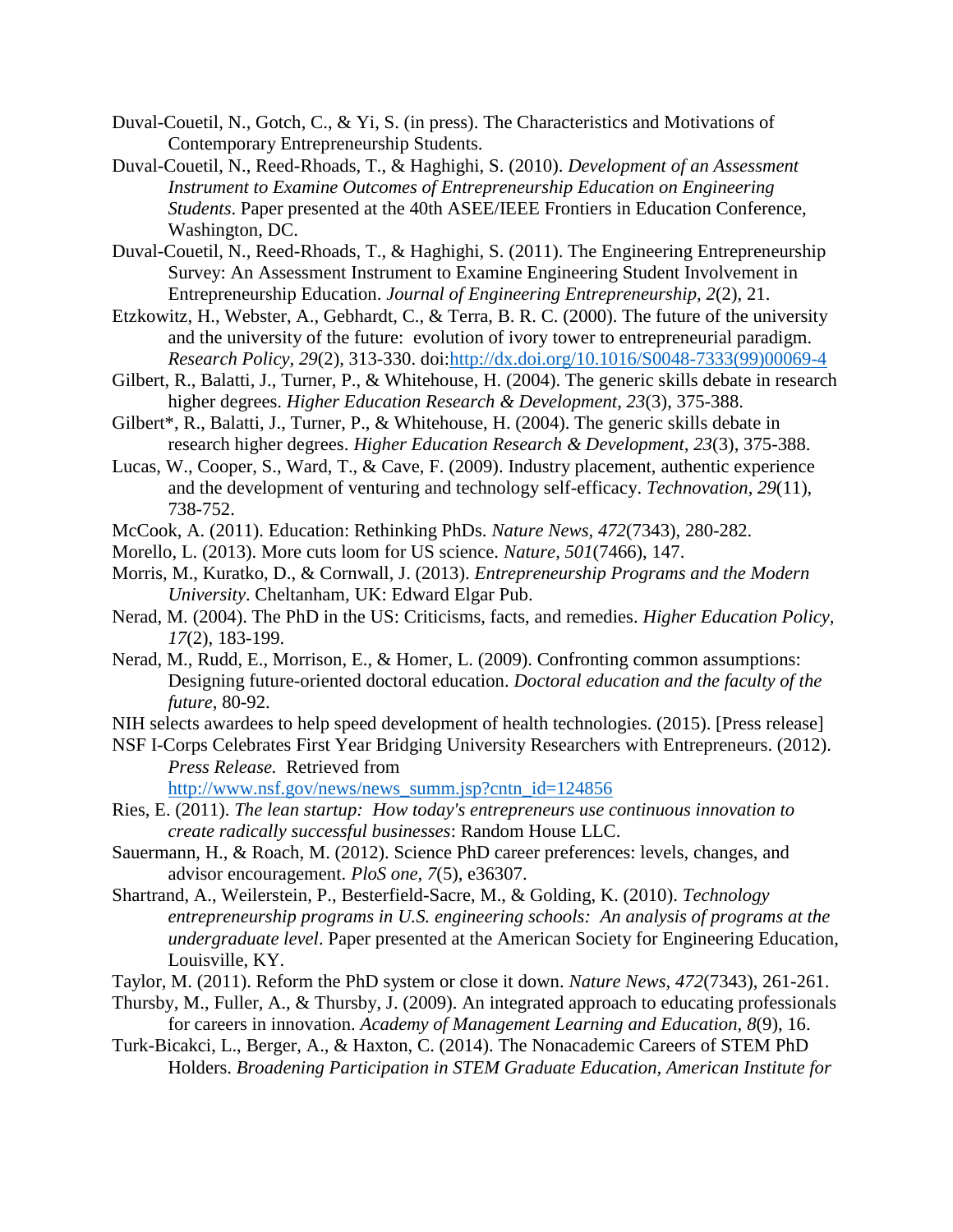*Research. [http://www.](http://www/) air. org/sites/default/files/downloads/report/STEM% 20nonacademic% 20careers% 20April14. pdf (2014* 年 *10* 月 *20* 日 閲覧*)*.

- Wendler, C., Bridgeman, B., Cline, F., Millett, C., Rock, J., Bell, N., & McAllister, P. (2010). The Path Forward: The Future of Graduate Education in the United States. *Educational Testing Service*.
- Wheadon, M., & Duval-Couetil, N. (2014). *Student Perspectives on Developing More Relevant Ph.D. Programs in STEM Disciplines through Professional Skills Training.* Paper presented at the ASEE Annual Conference, Indianapolis, IN.